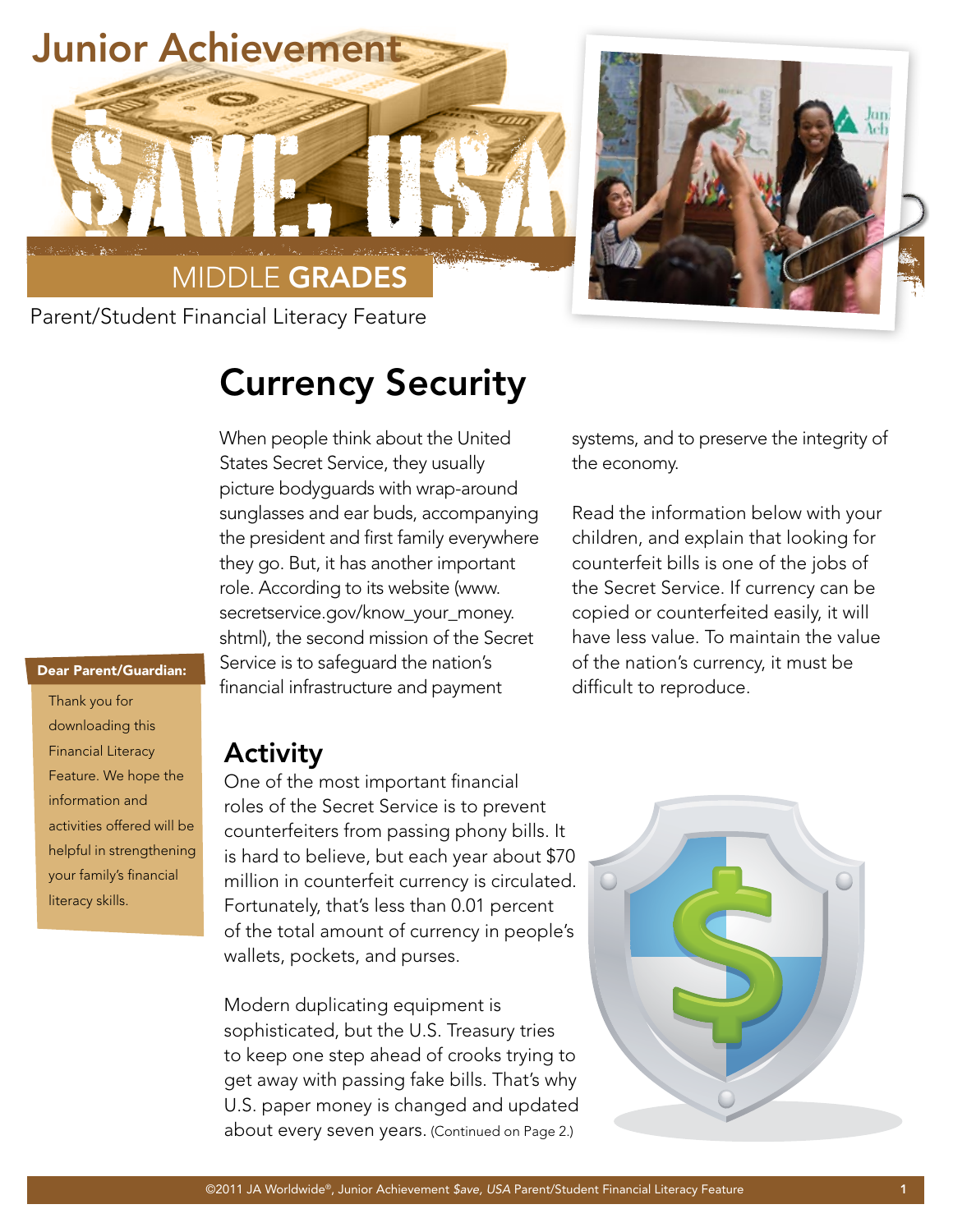Each new upgrade adds more intricate security measures that make it harder for dishonest people to copy bills, no matter how advanced their copy machines may be.

Even with all the security measures, counterfeit bills do manage to sneak into circulation. What should you look for to make sure a bill is real? If you have a new \$5 bill, take a look at it, and see if you can recognize the following:

- On the newest U.S. currency, notice that it has become much fancier, with a multi-colored background.
- There are watermarks that can be seen only if you hold the bill up to the light. For example, on the five-dollar bill, you'll see the number five three times in a column to the left of Abraham Lincoln's head.
- A thin security thread also is visible only when the bill is held up to a light. On the \$5 bill, the thread is about ½-inch to the right of Lincoln's portrait.
- There are examples of micro-printing concealed in the decorative designs along the edges of the bills. You might need a powerful magnifying glass to see them.

What should you do if you get a bill you suspect is a phony?

First, do not try to apprehend the person who passed the bill. Call the police immediately. If the bill passer is long gone, and you spot a suspicious bill in your wallet, contact your local police or a Secret Service office to report what you have found. You can find the phone number of your state's Secret Service office at www.secretservice.gov/field\_offices.shtml.

Being a counterfeiter is not a good idea. It also is not smart to try to pass a phony bill on purpose. The penalty for copying U.S. currency or trying to pass it as real can result in a fine and/or 15 years in prison.

Look at the pairs of bills below, and choose the one you think is real. Then explain how you knew the other was a counterfeit.